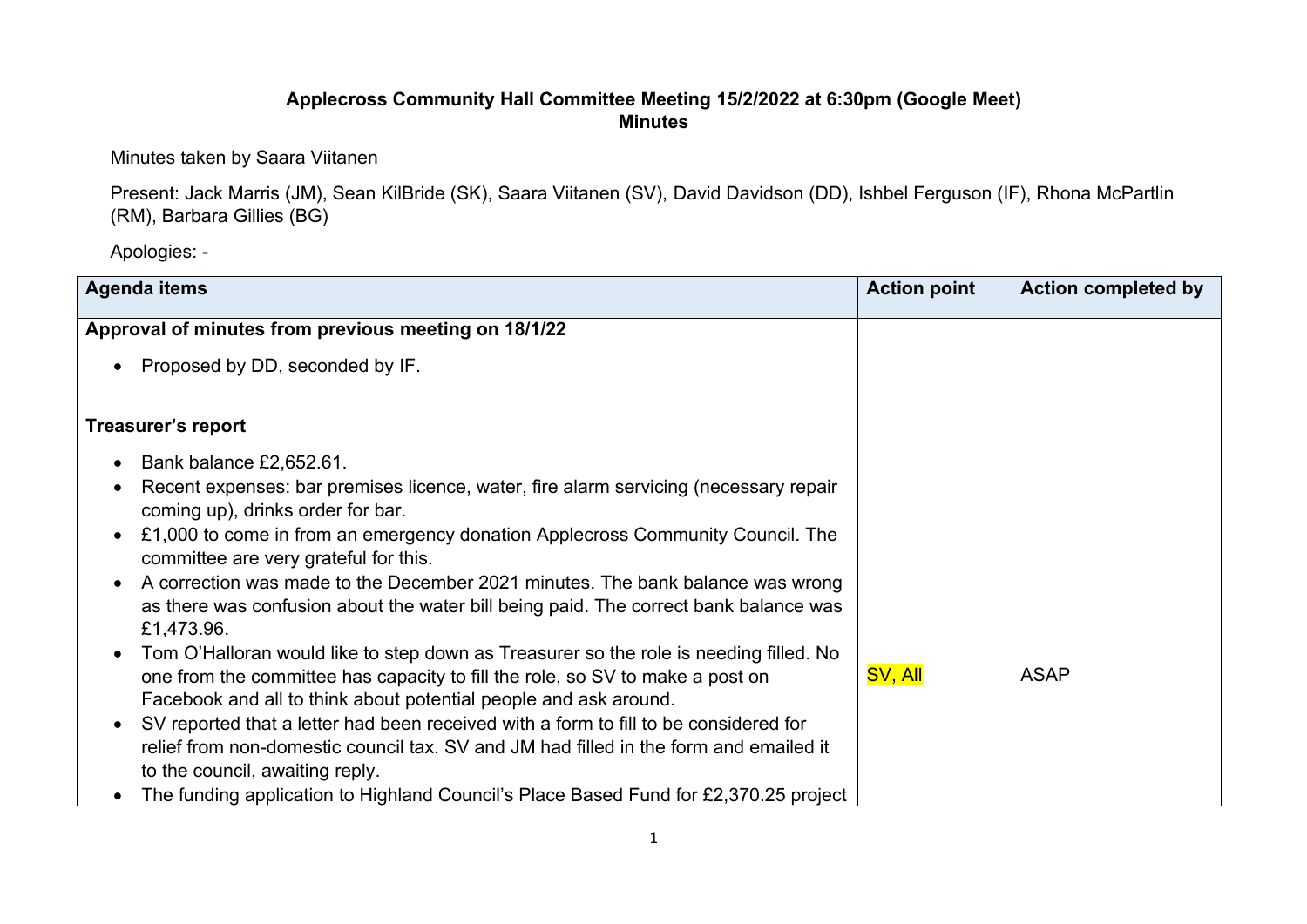| to provide support for elderly and vulnerable residents in the Covid-19 pandemic was<br>successful. The committee is very thankful to the Ward 5 Members and Highland<br>Council for the grant award. SV will start working on the project and ask for help from<br>other committee members as needed.                                                                                                     | <b>SV</b>           | <b>ASAP</b>                |
|------------------------------------------------------------------------------------------------------------------------------------------------------------------------------------------------------------------------------------------------------------------------------------------------------------------------------------------------------------------------------------------------------------|---------------------|----------------------------|
| <b>Bar report</b>                                                                                                                                                                                                                                                                                                                                                                                          |                     |                            |
| The two Appleseed events had made £49.50 (21/1) and £97.50 (11/2).<br>Applecross Brewery had kindly donated some ale bottles. Their lager had also been<br>popular.<br>DD to run the bar on 25/2. JM/DD to make a drinks order.<br>Committee discussed ideas of opening up the bar regularly for locals' nights, a pool<br>table, regular events (music, quizzes, open mic nights etc). No action decided. | <b>JM/DD</b>        | <b>ASAP</b>                |
| Action points from previous meeting                                                                                                                                                                                                                                                                                                                                                                        | <b>Action point</b> | <b>Action completed by</b> |
| <b>SCIO incorporation</b>                                                                                                                                                                                                                                                                                                                                                                                  |                     |                            |
|                                                                                                                                                                                                                                                                                                                                                                                                            |                     |                            |
| JM awaiting reply from enquiry to a solicitor. Sub-group meeting to be organised after<br>this.                                                                                                                                                                                                                                                                                                            |                     |                            |
| <b>Hire rates</b><br>JM to collate oil and electricity bills for last year to help to confirm the running costs of<br>the Hall.                                                                                                                                                                                                                                                                            | JM                  | Next meeting               |
| <b>Fireproof canopy</b><br>£200 quoted for materials. RM to send JM a link to materials and JM to order. RM to<br>look into measurements.                                                                                                                                                                                                                                                                  | RM, JM              | Next meeting               |
| <b>General maintenance</b>                                                                                                                                                                                                                                                                                                                                                                                 |                     |                            |